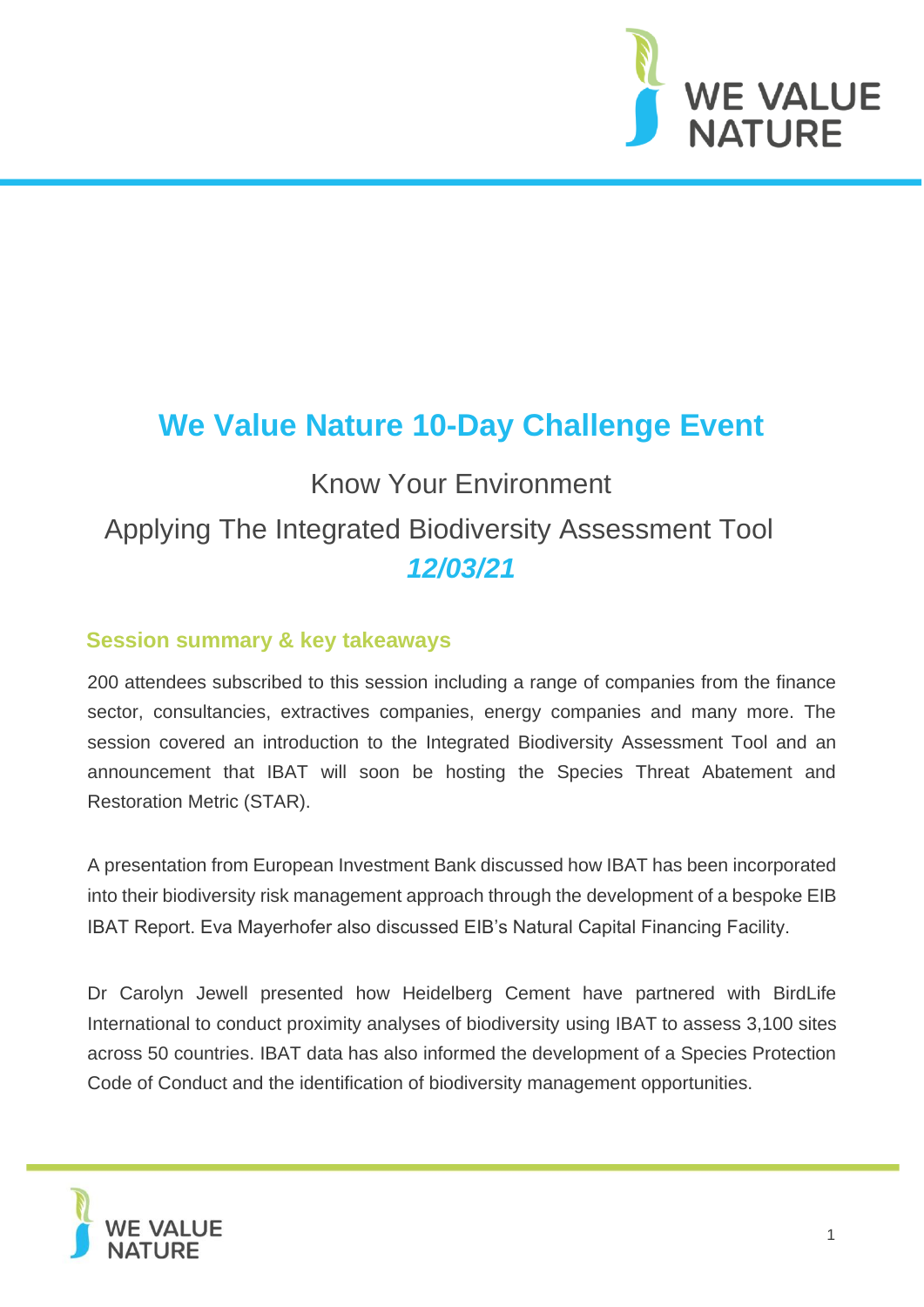

#### **Warm thanks to the speakers for the insights shared:**

*Ben Jobson, Programme Officer, IBAT* 

*Eva Mayerhofer, Lead Biodiversity Specialist, European Investment Bank Dr Carolyn Jewell, Biodiversity Senior Manager, Heidelberg Cement.* 

## *Key takeaways:*

- 1. IBAT offers companies an easy way to map their exposure to biodiversity and manage their risk.
- 2. European Investment Bank use IBAT to screen against EIB's Standard 3 on Biodiversity and Ecosystems, which allows them to identify potential critical habitat and determine the biodiversity risk of a project.
- 3. Heidelberg Cement use IBAT as their 'tool of choice' to manage and enhance nature across 3,100 sites in 50 countries.

#### **Key solutions presented / actions to take**

- Using IBAT's simple tool to map and report on your company's operations, supply chains or portfolios with datasets including the IUCN Red List of Threatened Species, World Database on Protected Areas and World Database of Key Biodiversity Areas.
- Incorporating IBAT's authoritative datasets into a company's risk management approach helps to avoid reputational risk, legislative risk, and risk around fiduciary duty, resource security and stakeholder relations.